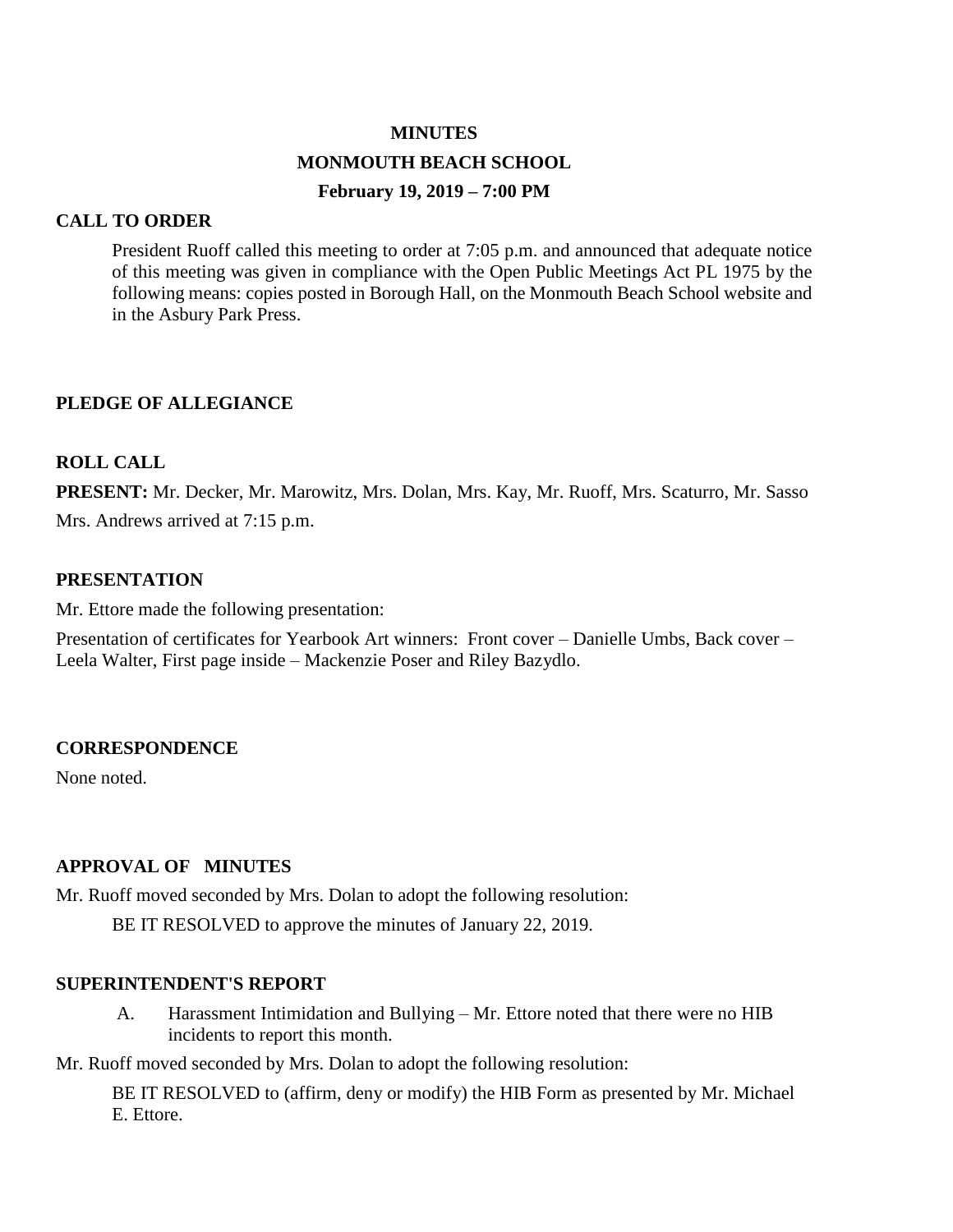# B. BE IT RESOLVED to approve the following:

# **STATISTICAL INFORMATION**

| <u>dent Enrollment as of January 31, 2019</u> |       |     |
|-----------------------------------------------|-------|-----|
| Preschool                                     |       | 16  |
| $K-1$                                         |       | 13  |
| $K - 2$                                       |       | 12  |
| Grade 1                                       |       | 24  |
| Grade 2                                       |       | 18  |
| Grade 3-1                                     |       | 12  |
| Grade 3-2                                     |       | 12  |
| Grade 4                                       |       | 17  |
| Grade $5 - 1$                                 |       | 13  |
| Grade $5 - 2$                                 |       | 14  |
| Grade 6 - 1                                   |       | 16  |
| Grade 6 - 2                                   |       | 14  |
| Grade 7 - 1                                   |       | 14  |
| Grade 7 - 2                                   |       | 14  |
| Grade 8 - 1                                   |       | 13  |
| Grade 8 - 2                                   |       | 11  |
|                                               | Total | 233 |
|                                               |       |     |

# **Student Enrollment as of January 31, 2019**

|  | Student Attendance |  |
|--|--------------------|--|
|  |                    |  |

| September               | 96.5% | February |
|-------------------------|-------|----------|
| October                 | 97%   | March    |
| November                | 94%   | April    |
| December                | 94%   | May      |
| January                 | 93%   | June     |
|                         |       |          |
| <b>Staff Attendance</b> |       |          |
| September               | 98.5% | February |
| October                 | 95.5% | March    |
| November                | 90 %  | April    |
| December                | 86%   | May      |
| January                 | 94%   | June     |

# Fire Drills

Monday, January 28, 2019 at 11:45 a.m.

# Security Drill

Lockdown – January 30, 2019 at 9:30 a.m.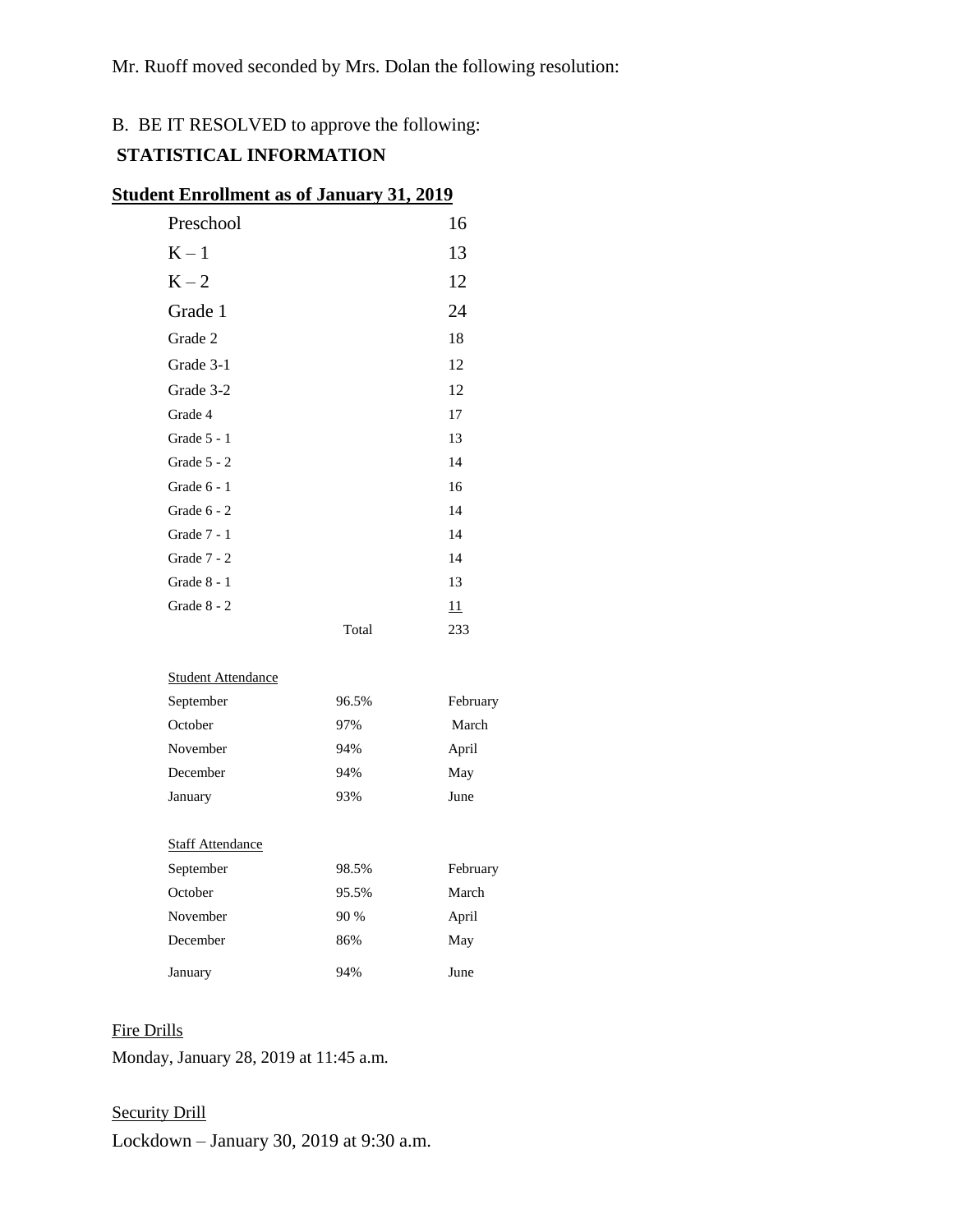#### **PUBLIC DISCUSSION**

In compliance with Open Public Meetings Act PL 1975, Chapter 10:4-12 subsection b, - A public body may exclude the public only from that portion of a meeting at which the public body discusses any matter involving the employment, appointment, termination of employment, terms and conditions of employment evaluation of the performance of promotion or discipline of any specific prospective public officer or employees or current public offer or employee employed or appointed by the public body, unless all the individual employees or appointees whose rights could be adversely affected request in writing that such matter or matters be discussed at a public meeting. As per Board Bylaws, 0167, public participation in Board Meetings, such remarks are to be limited to five minutes duration. The Board of Education, though affording the opportunity for members of the public to comment will not engage and/or make remarks concerning matters of student confidentiality and/or matters of personnel wherein employees of the District have not been given notice of the Board's intent to discuss their terms and conditions of employment. Members of the public are reminded that though they are afforded the opportunity to address the Board, they are not given license to violate the laws of slander. Comments made by members of the public that are not in keeping with the orderly conduct of a public meeting will be asked to yield the floor and if they fail to do so may be subject to charges under New Jersey statues associated with disruption of a public meeting.

There was no public discussion.

**PTO UPDATE-** All proceeds from Spring Fest will be put towards the new playground. There was discussion about the methods to obtain donations for the playground, i.e. through direct mail and alumni. Some of the options for the playground were also discussed. On March  $20<sup>th</sup>$  there will be an internet safety program and the Daddy/daughter dance will be held in May.

#### **FINANCE**

Chair: Karen Dolan

Leo Decker, Ken Marowitz, Vincent Sasso

Mrs. Dolan moved seconded by Mr. Marowitz to adopt the following resolutions:

#### A. BE IT RESOLVED to approve the following financial reports: Report of the Board Secretary – January 31, 2019 Cash Balances:

| Fund 10 | \$2,442,034.19      |             |
|---------|---------------------|-------------|
| Fund 20 | (11, 125.01)<br>\$. |             |
| Fund 30 | \$                  |             |
| Fund 40 | \$                  | (89,608.00) |
| Fund 50 | \$                  | 4,465.37    |
| Fund 60 | \$                  | 51,996.97   |

- Reconciliation Report for January Note: adjusting entries to be provided by the School Treasurer
- Monthly transfer report for January
- February bills list in the amount of \$423,249.31
- Payroll in the amount of \$138,460.38 for January 15, 2019 and \$145,846.27 for January 31, 2019.

In accordance with the reports attached:

Pursuant to NJAC 6:l20-2.13(d), I certify as of January 31, 2019, no budgetary line item account has been over expended in violation of NJAC 6:20-22.13 (ad). I hereby certify that all of the above information is correct.

#### Board Certification:

Pursuant to NJAC 6:20-2.3 (e), we certify that as of January 31, 2019 after review of the Secretary's Monthly Report and upon consultation with the appropriate district officials, that to the best of our knowledge, no major account or fund has been over expended in violation of NJAC 6:230-22.13(b) and that sufficient funds are available to meet the district's financial obligations for the remainder of the fiscal year.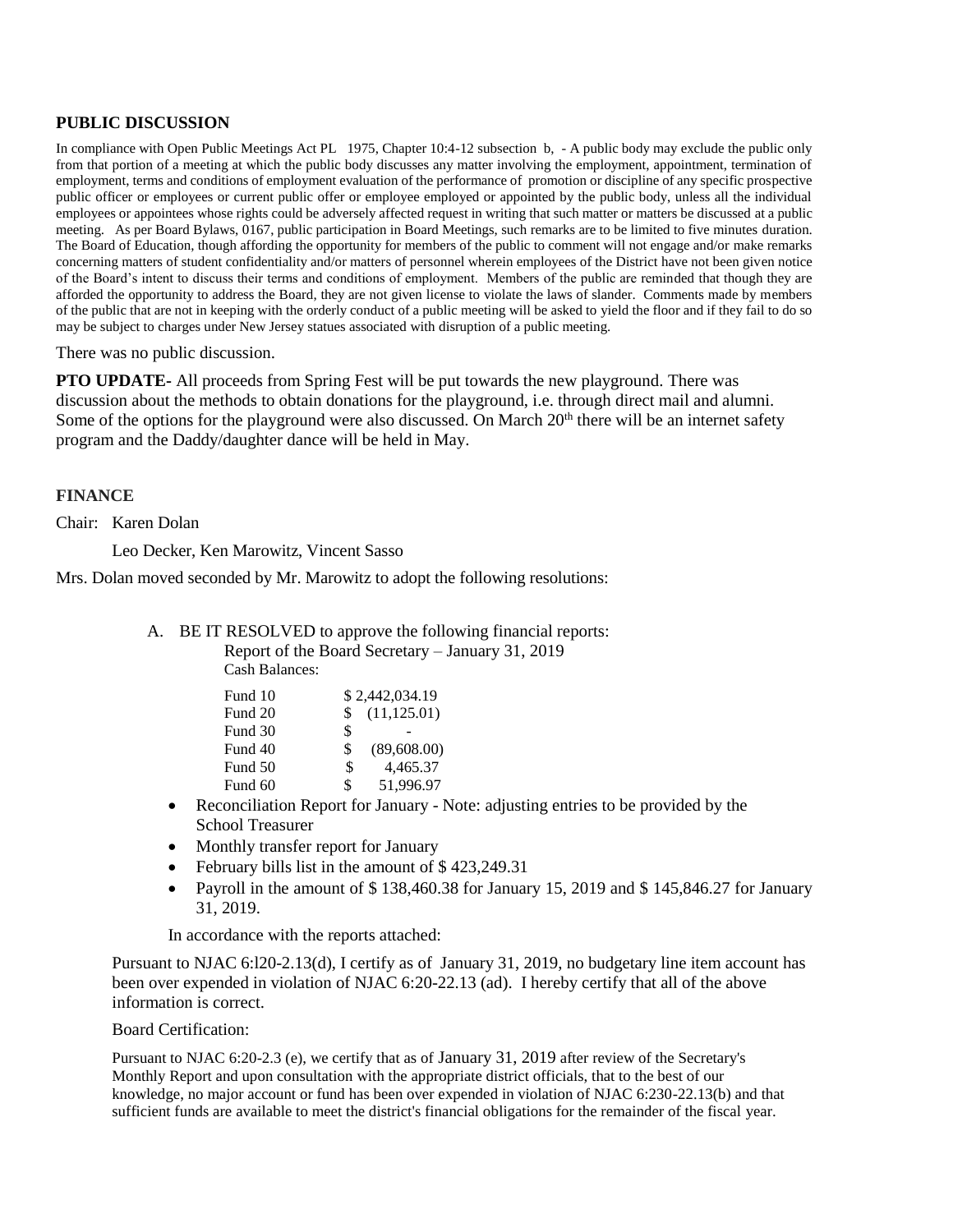- B. BE IT RESOLVED to approve Michael Mahoney and the boys basketball team to participate in the St. Rose Run for the Roses Invitational Basketball Tournament at a cost of \$185.00.
- C. BE IT RESOLVED to approve Neuropsychology Rehabilitation Services to perform an evaluation and in school observation for student # 920 at a cost of \$2,250.00.
- D. WHEREAS, the Board of Education of Monmouth Beach (hereinafter 'Board") and the Monmouth Beach Teachers Association (hereinafter "MBTA") are parties to a Collective Negotiations Agreement covering the period from July 1, 2017 through June 30, 2020, (hereinafter "Agreement"); and WHEREAS, the parties agree to enter into a Sidebar Agreement for the purpose of compensating teachers for participation in the Title I academic support program; and WHEREAS, as this program is entirely funded by an annual Title 1 grant, the parties mutually acknowledge that this funding is not continuous and may cease; NOW, THEREFORE, the Board and MBTA agree as follows: 1. This Sidebar Agreement shall not set a precedent for purposes of any future same or similar issue. Nothing contained herein shall modify in any other respect any of the remaining terms and conditions of the current Agreement between these same parties. 2. Schedule B of the Agreement is hereby amended to say after Home Instruction "Academic Support: \$53/hour." Payment shall be made via monthly stipend. 3. This Sidebar Agreement shall take effect on the date above and shall remain in effect for the term of the Agreement, whereupon it will sunset and not carry over into any successor agreement unless so negotiated.

YES:

Mr. Decker, Mr. Marowitz, Mrs. Andrews, Mrs. Dolan, Mrs. Kay, Mr. Ruoff, Mrs. Scaturro, Mr. Sasso

# **PERSONNEL**

Chair: Barbara Kay

Kelly Scaturro, Chris Dudick, Melanie Andrews

Mrs. Kay moved seconded by Mrs. Dolan to adopt the following resolutions:

- BE IT RESOLVED to approve Tory Principe as the boys' baseball coach for the 2018-2019 school year at Year 4 of the MBTA Extracurricular Guide.
- BE IT RESOLVED to rescind the following resolution as adopted in August, 2018: Approval of Extracurricular Stipend for the 2018-2019 Cheerleading to Jacki Fuchs (50%) and Nancy Pietz (50%).
- BE IT RESOLVED to approve the Extracurricular Stipend for the 2018-2019 Cheerleading to Nancy Pietz (100%).
- BE IT RESOLVED to approve Jacqueline Coulahan as a Long Term Maternity Leave Replacement teacher from March 1, 2019 through June 30, 2019 at the MBS' long term substitute rate.
- BE IT RESOLVED to retroactively approve a leave of absence for Stephanie Jones effective February 11, 2019 using  $\frac{1}{2}$  personal day + 13 remaining donated sick days through February 28, 2019 and unpaid leave beginning March 4, 2019.
- BE IT RESOLVED to approve Kelley Katona as a full time, non-tenured certified staff member for the remainder of the 2018-2019 school year at Step 1 of the MBTA salary guide, prorated accordingly from March 1, 2019.
- BE IT RESOLVED to approve Donna O'Neill and Jacki Fuchs (Murray) as mentors for two provisional teachers.
- BE IT RESOLVED to approve Samantha Hoag as a Long Term Replacement Art Teacher on February 20, 2019 at the MBS' long term substitute rate.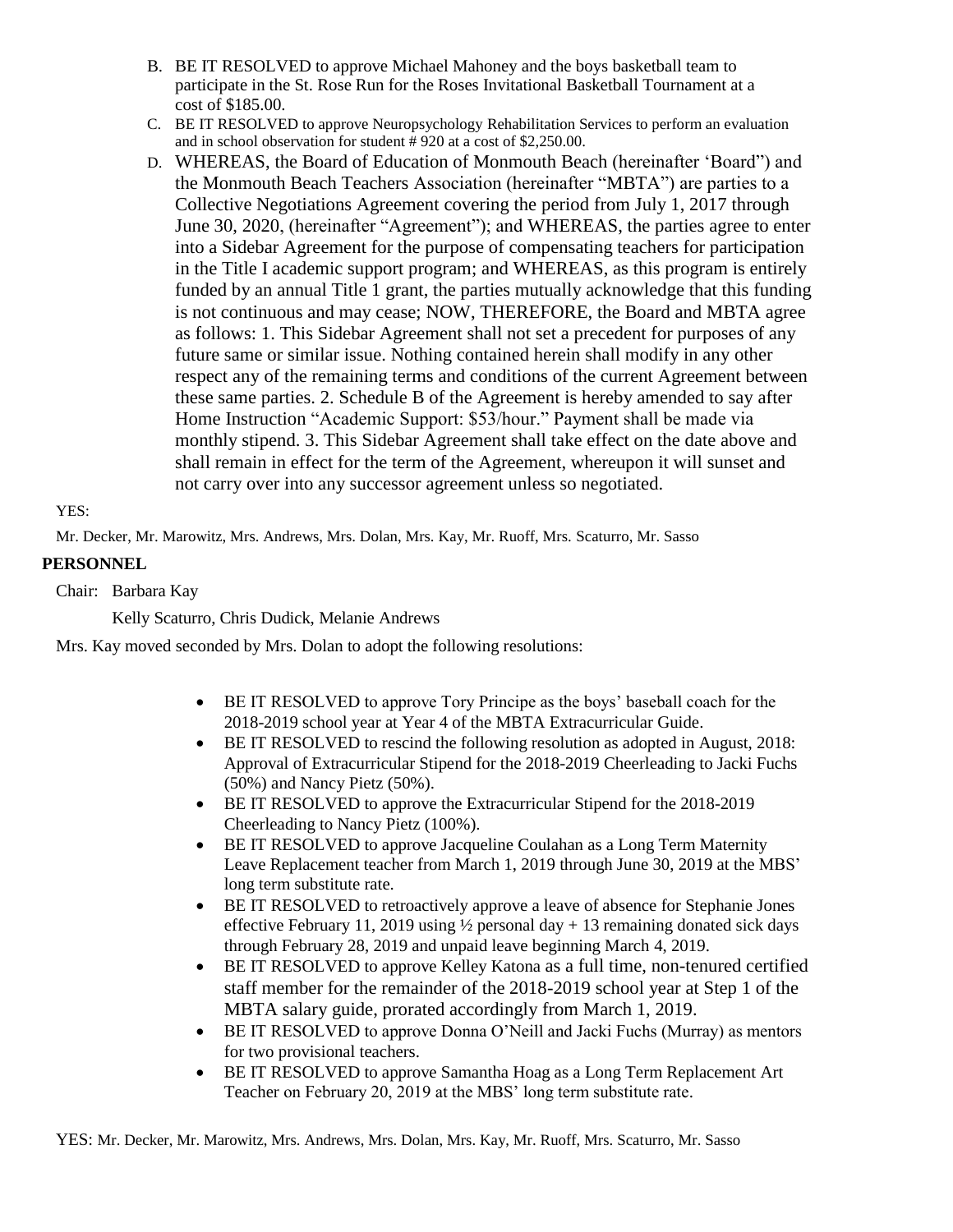# **CURRICULUM AND INSTRUCTION**

Chair: Kelly Scaturro

Chris Dudick, Barbara Kay, Melanie Andrews

Mrs. Scaturro moved seconded by Mrs. Dolan to adopt the following resolutions:

- **A.** BE IT RESOLVED to approve the following workshops/Professional Development days:
	- Dina LoPiccolo to attend MC3 Gifted Education Articulation on June 4, 2019 at no cost under our MC3 Professional Development Membership.
	- Retroactively approve Denise Sullivan to attend World Language Articulation Session on February 15, 2019 under our membership in MC3 Topical Session Information at no cost.
	- Denise Sullivan to attend Title I Articulation Part II on April 11, 2019 the County DOE at no cost.
	- Retroactively approve Amanda Owens and Meghan Vaccarelli to attend NJSBA Future Ready Workshop on February 14, 2019 at no cost.
- B. BE IT RESOLVED to approve, upon the recommendation of the Superintendent, the professional development contract with HighScope Educational Research Foundation in order to support program implementation for Pre K at a cost of 564.00.

#### **BUILDING AND GROUNDS**

Chair: Leo Decker

Ken Marowitz, Karen Dolan, Vincent Sasso

Mr. Decker moved seconded by Mr. Sasso to adopt the following resolutions:

BE IT RESOLVED to approve the following Building Use Application Forms**:** 

- Girls on the Run to hold activities/gatherings during inclement weather on Mondays and/or Fridays from 3 – 4:30 p.m. for the remainder of the 2019-2020 school year.
- PTO to hold Kidz Art sessions each Monday beginning on February 25, 2018 through April 15, 2019 from 2:45 p.m. – 3:45 p.m. in the Art Room.

BE IT RESOLVED to approve Shady Tree to remove the concrete slab by the all purpose room addition at a cost of \$ 2,200.

# **POLICY**

Chair: Chris Dudick

BE IT RESOLVED to approve the first read of the following: No policies noted

Mr. Ruoff moved seconded by Mrs. Dolan the following resolutions:

#### **GENERAL ITEMS**

• BE IT RESOLVED to approve the following schedules: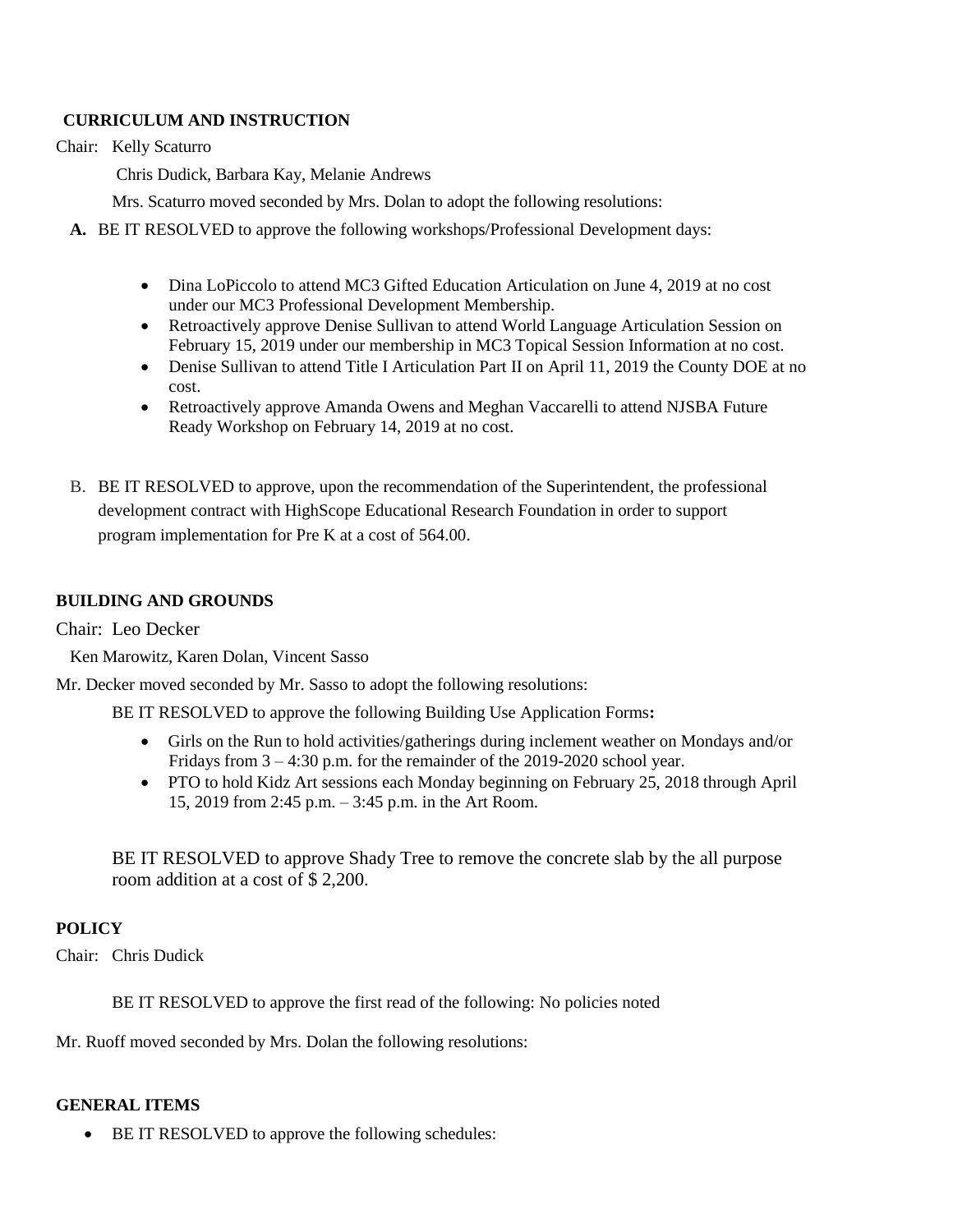| Softball Schedule -2019<br><b>Monmouth Beach School</b> |                         |           |  |
|---------------------------------------------------------|-------------------------|-----------|--|
| Date                                                    | VS.                     | Home/Away |  |
| 4/3/2019                                                | Oceanport               | Home      |  |
| 4/8/2019                                                | <b>Tinton Falls</b>     | Away      |  |
| 4/10/2019                                               | <b>Forrestdale</b>      | Home      |  |
| 4/11/2019                                               | Fair Haven (Knollwood)  | Away      |  |
| 4/16/2019                                               | <b>Forrestdale</b>      | Away      |  |
| 4/17/2019                                               | Eatontown               | Home      |  |
| 4/30/2019                                               | Eatontown               | Away      |  |
| 5/1/2019                                                | Shrewsbury              | Away      |  |
| 5/13/2019                                               | <b>West Long Branch</b> | Away      |  |
| 5/14/2019                                               | <b>Little Silver</b>    | Home      |  |
|                                                         |                         |           |  |

| Baseball Schedule 2019<br>Monmouth Beach School |                     |           |
|-------------------------------------------------|---------------------|-----------|
| Date                                            | VS.                 | Home/Away |
| 3/29/2019                                       | Shrewsbury          | Away      |
| 4/3/2019                                        | Forrestdale         | Away      |
| 4/4/2019                                        | Oceanport           | Away      |
| 4/8/2019                                        | Eatontown           | Home      |
| 4/10/2019                                       | <b>Tinton Falls</b> | Home      |
| 4/17/2019                                       | Fair Haven          | Home      |
| 4/30/2019                                       | Forrestdale         | Home      |
| 5/6/2019                                        | Oceanport           | Home      |
| 5/8/2019                                        | West Long Branch    | Away      |
| 5/14/2019                                       | Little Silver       | Away      |

#### Tennis Schedule 2019

| DATE     | <b>DAY</b>     | TEAM             | HOME/AWAY   | COURT LOCATION          |
|----------|----------------|------------------|-------------|-------------------------|
| April 9  | <b>TUESDAY</b> | <b>RCDS</b>      | <b>HOME</b> | MВ                      |
| April 10 | WEDNESDAY      | <b>KNOLLWOOD</b> | AWAY        | <b>FAIRHAVEN FIELDS</b> |
| April 11 | THURSDAY       | <b>RUMSON</b>    | <b>HOME</b> | MB                      |
| April 16 | <b>TUESDAY</b> | <b>ST MARY</b>   | AWAY        | TINDALL PARK MIDDLETOWN |